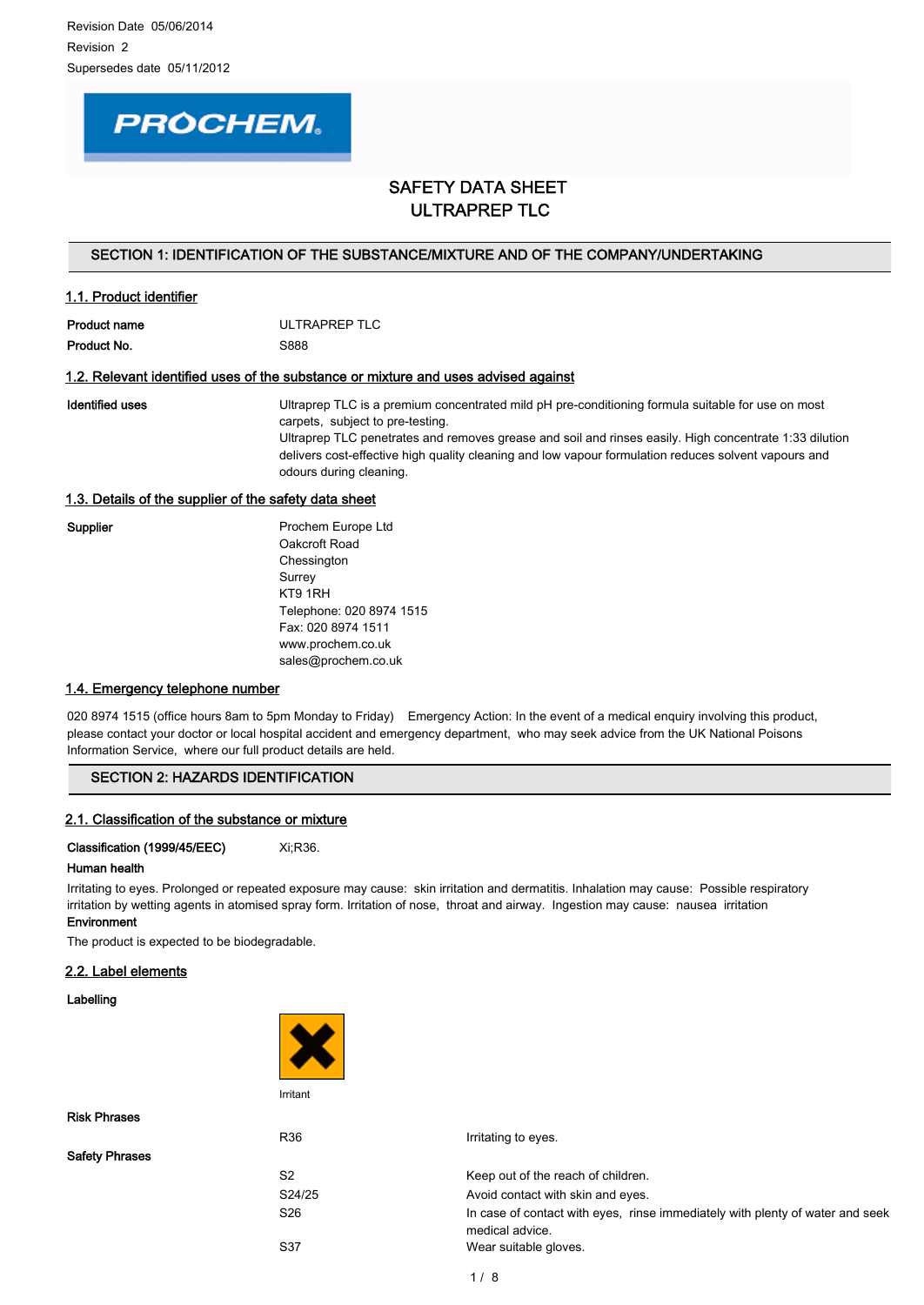# 2.3. Other hazards

See section 8 for details of exposure limits.

# SECTION 3: COMPOSITION/INFORMATION ON INGREDIENTS

# 3.2. Mixtures

| ALCOHOLS, C7-21 ETHOXYLATED                                                                                                                                                            |                   |                                                                  | <7%      |
|----------------------------------------------------------------------------------------------------------------------------------------------------------------------------------------|-------------------|------------------------------------------------------------------|----------|
| CAS-No.: 68991-48-0                                                                                                                                                                    | EC No.:           |                                                                  |          |
| Classification (EC 1272/2008)<br>Skin Irrit. 2 - H315<br>Eye Dam. 1 - H318                                                                                                             |                   | Classification (67/548/EEC)<br>Xi, R38, R41.                     |          |
| SODIUM XYLENESULPHONATE                                                                                                                                                                |                   |                                                                  | 5-15%    |
| CAS-No.: 1300-72-7                                                                                                                                                                     | EC No.: 215-090-9 |                                                                  |          |
| Classification (EC 1272/2008)<br>Eye Irrit. 2 - H319                                                                                                                                   |                   | Classification (67/548/EEC)<br>Xi, R36.                          |          |
| QUATERNARY ALKYL METHYL AMINE ETHOXYLATE METHYL CHLORIDE                                                                                                                               |                   |                                                                  | $3%$     |
| CAS-No.:                                                                                                                                                                               | EC No.:           |                                                                  |          |
| Classification (EC 1272/2008)<br>Acute Tox. 4 - H302<br>Skin Irrit. 2 - H315<br>Eye Dam. 1 - H318<br>Aquatic Acute 1 - H400                                                            |                   | Classification (67/548/EEC)<br>Xn, R22.<br>Xi;R38,R41.<br>N;R50. |          |
| (2-METHOXYMETHYLETHOXY)PROPANOL                                                                                                                                                        |                   |                                                                  | $1 - 5%$ |
| CAS-No.: 34590-94-8                                                                                                                                                                    | EC No.: 252-104-2 |                                                                  |          |
| Classification (EC 1272/2008)<br>Not classified.                                                                                                                                       |                   | Classification (67/548/EEC)<br>Not classified.                   |          |
| <b>TRISODIUM ORTHOPHOSPHATE</b>                                                                                                                                                        |                   |                                                                  | $1 - 5%$ |
| CAS-No.: 10101-89-0                                                                                                                                                                    | EC No.:           |                                                                  |          |
| Classification (EC 1272/2008)<br>Skin Irrit. 2 - H315<br>Eye Irrit. 2 - H319<br>STOT SE 3 - H335<br>The Full Text for all R-Phrases and Hazard Statements are Displayed in Section 16. |                   | Classification (67/548/EEC)<br>Xi;R36/37/38.                     |          |

SECTION 4: FIRST AID MEASURES

# 4.1. Description of first aid measures

# Inhalation

Move the exposed person to fresh air at once. Get medical attention if any discomfort continues.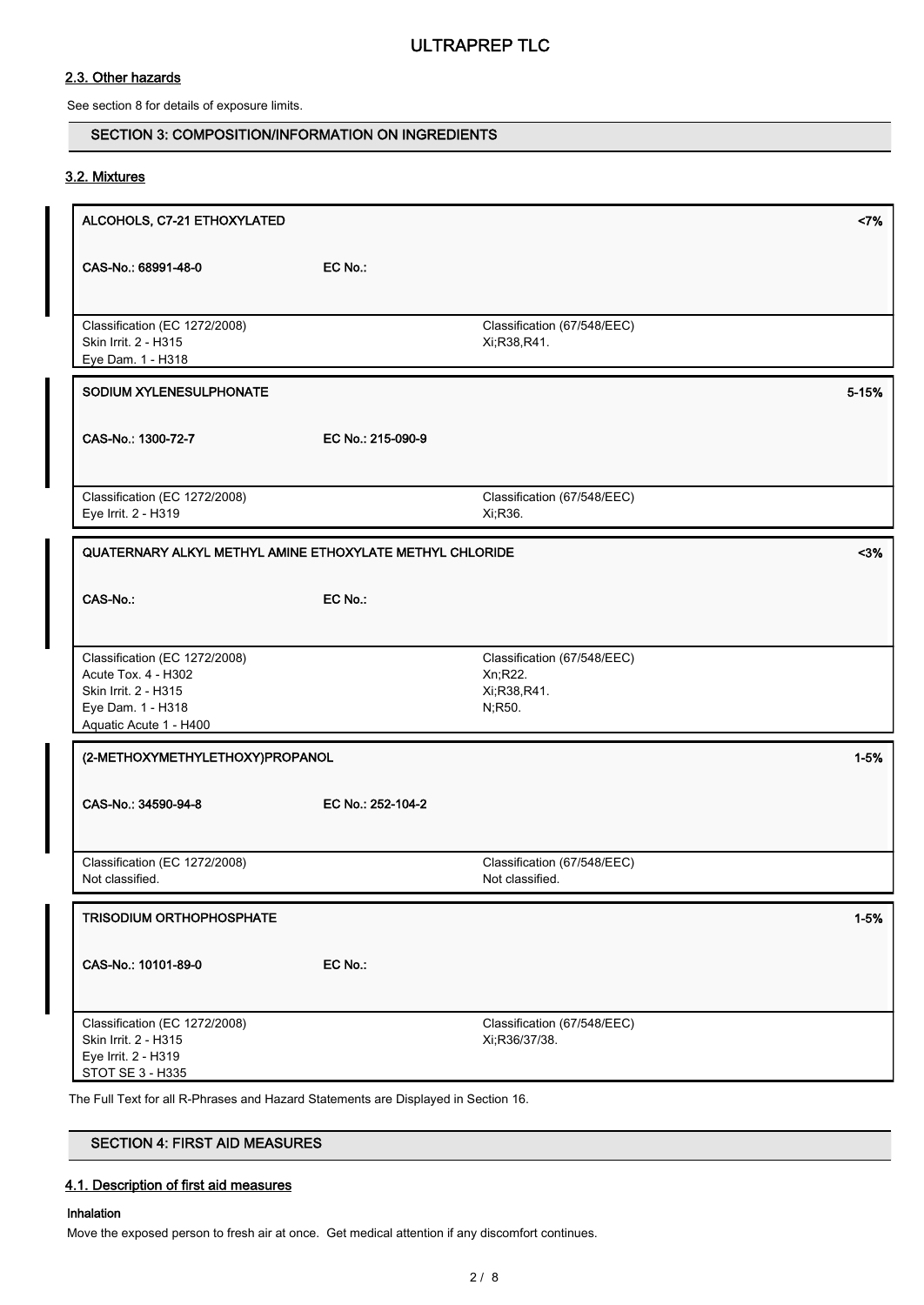# Ingestion

Immediately rinse mouth and drink plenty of water (200-300 ml). Get medical attention immediately! Do not give victim anything to drink if he is unconscious. DO NOT INDUCE VOMITING!

# Skin contact

Flush skin thoroughly with water. Get medical attention if irritation persists after washing.

# Eye contact

Immediately flush with plenty of water for up to 15 minutes. Remove any contact lenses and open eyes wide apart. Get medical attention if irritation persists after washing.

# 4.2. Most important symptoms and effects, both acute and delayed

# Skin contact

Prolonged or repeated exposure may cause: Defatting, drying and cracking of skin.

# Eye contact

May cause severe irritation to eyes. May cause possible injury if not promptly rinsed.

#### 4.3. Indication of any immediate medical attention and special treatment needed

Treat Symptomatically. If swallowed: Get medical attention immediately!

# SECTION 5: FIREFIGHTING MEASURES

# 5.1. Extinguishing media

#### Extinguishing media

This product is not flammable. Use fire-extinguishing media appropriate for surrounding materials. Water spray, dry powder or carbon dioxide.

#### 5.2. Special hazards arising from the substance or mixture

#### Hazardous combustion products

Thermal decomposition or combustion may liberate carbon oxides and other toxic gases or vapours. Acids - organic.

# Unusual Fire & Explosion Hazards

No unusual fire or explosion hazards noted.

# 5.3. Advice for firefighters

# Protective equipment for fire-fighters

Self contained breathing apparatus and full protective clothing must be worn in case of fire.

# SECTION 6: ACCIDENTAL RELEASE MEASURES

# 6.1. Personal precautions, protective equipment and emergency procedures

Wear protective clothing as described in Section 8 of this safety data sheet.

# 6.2. Environmental precautions

Do not discharge onto the ground or into water courses.

# 6.3. Methods and material for containment and cleaning up

Collect with absorbent, non-combustible material into suitable containers. Dispose of waste and residues in accordance with local authority requirements.

#### 6.4. Reference to other sections

For personal protection, see section 8. For waste disposal, see section 13.

# SECTION 7: HANDLING AND STORAGE

# 7.1. Precautions for safe handling

Wear protective clothing as described in Section 8 of this safety data sheet. Wash hands after handling. Wash contaminated clothing before reuse. Do not eat, drink or smoke when using the product.

# 7.2. Conditions for safe storage, including any incompatibilities

Store in closed original container at temperatures between 5°C and 30°C. Keep out of the reach of children.

# 7.3. Specific end use(s)

The identified uses for this product are detailed in Section 1.2.

# SECTION 8: EXPOSURE CONTROLS/PERSONAL PROTECTION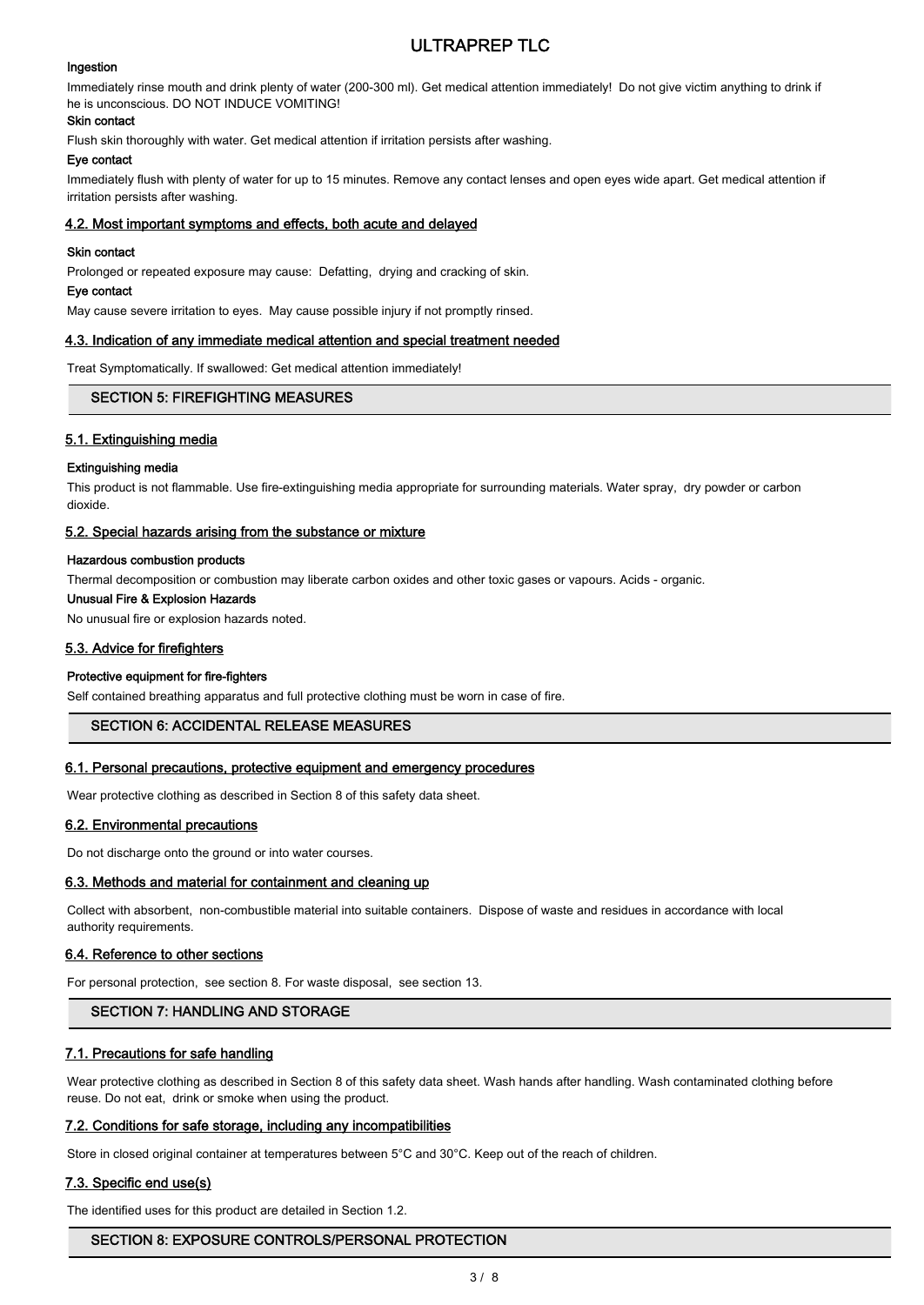# 8.1. Control parameters

| Name                            | <b>STD</b> |        | TWA - 8 Hrs | STEL - 15 Min | <b>Notes</b> |
|---------------------------------|------------|--------|-------------|---------------|--------------|
| (2-METHOXYMETHYLETHOXY)PROPANOL | 'WEL       | 50 ppm | 308 mg/m3   |               | Sk           |

WEL = Workplace Exposure Limit.

Sk = Can be absorbed through skin.

# 8.2. Exposure controls

# Protective equipment



#### Engineering measures

Provide adequate ventilation.

#### Respiratory equipment

Not required in normal use. For situations where recommended exposure limits may be exceeded or where there is a risk of inhalation of fine spray mists, a suitable respirator face mask is recommended.

# Hand protection

Nitrile gloves are recommended. Protective gloves should be inspected for wear before use and replaced regularly in accordance with the manufacturers specifications.

# Eye protection

Side shield safety glasses are recommended when handling this product.

#### Hygiene measures

Wash hands after handling. Wash contaminated clothing before reuse. Do not eat, drink or smoke when using the product.

# SECTION 9: PHYSICAL AND CHEMICAL PROPERTIES

# 9.1. Information on basic physical and chemical properties

| Appearance                              | Clear liquid.     |
|-----------------------------------------|-------------------|
| Colour                                  | Green             |
| Odour                                   | Winterfresh       |
| <b>Solubility</b>                       | Soluble in water. |
| Initial boiling point and boiling range | $100^{\circ}$ C   |
| (°C)<br>Melting point (°C)              |                   |
| Not determined                          |                   |
| <b>Relative density</b>                 | 1.06              |
| Vapour density (air=1)                  |                   |
| Not determined                          |                   |
| Vapour pressure                         |                   |
| Not determined.                         |                   |
| <b>Evaporation rate</b>                 |                   |
| Not determined.                         |                   |
| pH-Value, Conc. Solution                | 11.22             |
| pH-Value, Diluted Solution              | 94                |
| <b>Viscosity</b>                        |                   |
| Not determined.                         |                   |
| <b>Odour Threshold, Lower</b>           |                   |
| Not determined.                         |                   |
| Odour Threshold, Upper                  |                   |
| Not determined                          |                   |
| Flash point (°C)                        |                   |
| Not applicable.                         |                   |
| Auto Ignition Temperature (°C)          |                   |
| Not determined.                         |                   |
|                                         |                   |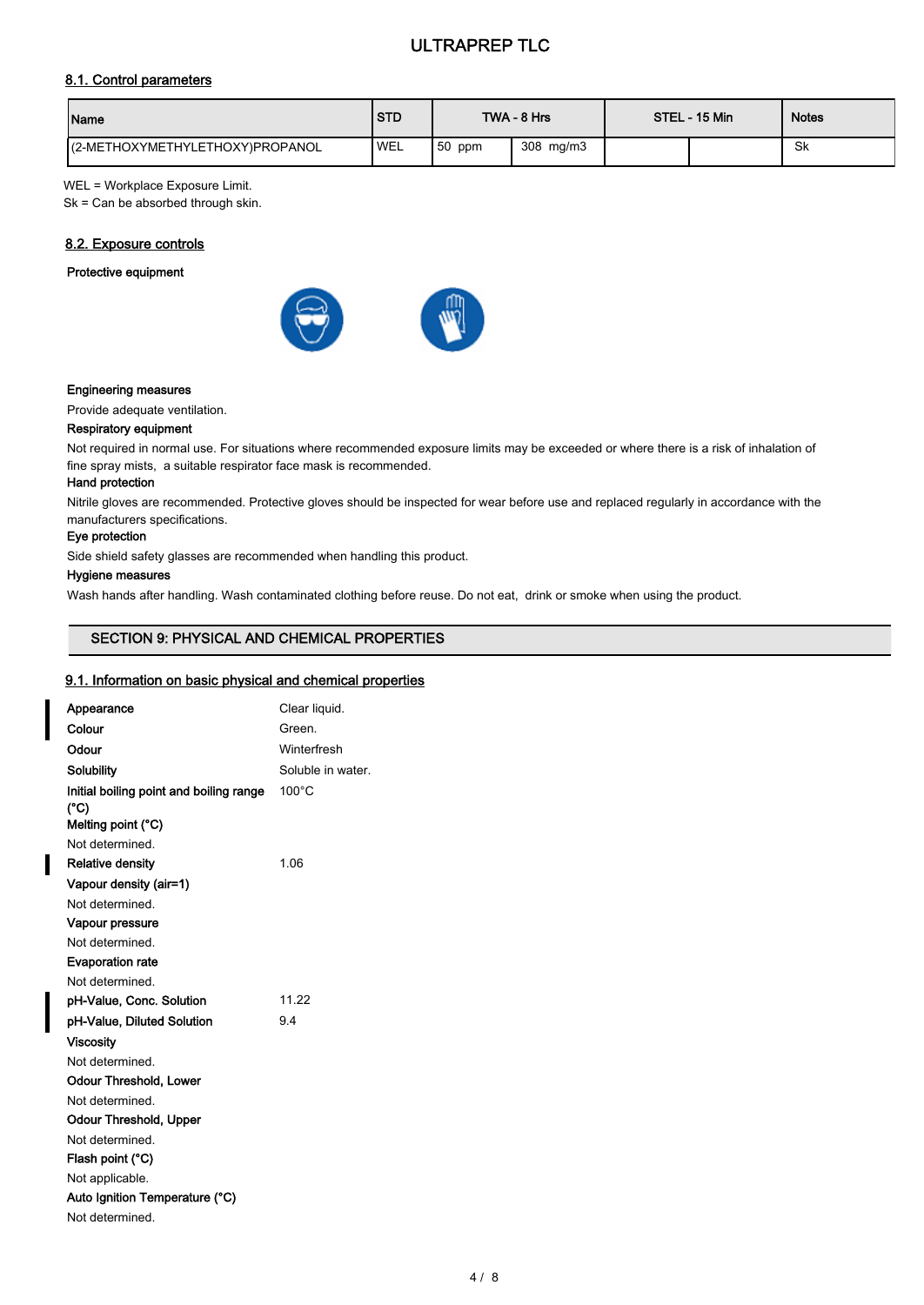Flammability Limit - Lower(%) Not applicable. Flammability Limit - Upper(%) Not applicable. Partition Coefficient (N-Octanol/Water) Not determined. Explosive properties Not applicable. Oxidising properties Not applicable.

# 9.2. Other information

None.

# SECTION 10: STABILITY AND REACTIVITY

#### 10.1. Reactivity

There are no known reactivity hazards associated with this product.

#### 10.2. Chemical stability

Stable under normal temperature conditions and recommended use.

#### 10.3. Possibility of hazardous reactions

Not determined.

#### 10.4. Conditions to avoid

Protect from freezing and direct sunlight. Store in closed original container at temperatures between 5°C and 30°C.

#### 10.5. Incompatible materials

#### Materials To Avoid

Strong oxidising substances. Strong acids.

#### 10.6. Hazardous decomposition products

Thermal decomposition or combustion may liberate carbon oxides and other toxic gases or vapours. Acids - organic.

# SECTION 11: TOXICOLOGICAL INFORMATION

#### 11.1. Information on toxicological effects

# Acute toxicity:

Inhalation may cause: Possible respiratory irritation by wetting agents in atomised spray form. Contains organic solvents which in case of overexposure may depress the central nervous system causing dizziness and intoxication. Ingestion. Product is alkaline and may be mildly corrosive to mucous membranes. May cause internal injury. Systemic Effects

#### **Skin Corrosion/Irritation:**

Prolonged or repeated exposure may cause: skin irritation and dermatitis.

## Serious eye damage/irritation:

Irritating to eyes.

#### Respiratory or skin sensitisation:

None known.

#### Germ cell mutagenicity:

No effects expected based upon current data.

#### Carcinogenicity:

No effects expected based upon current data.

#### Reproductive Toxicity:

No effects expected based upon current data.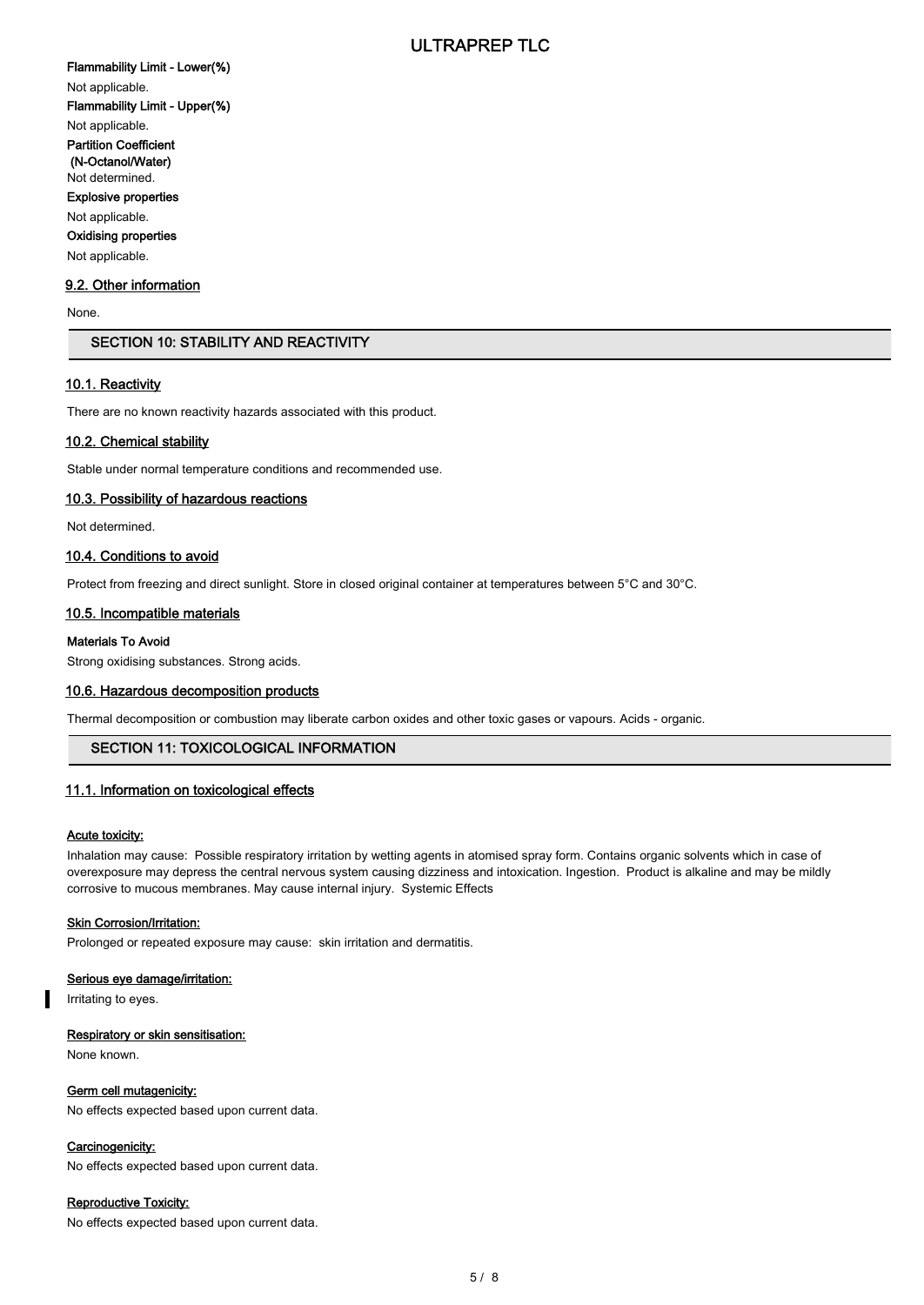# Toxicological information on ingredients.

# TETRASODIUM ETHYLENE DIAMINE TETRAACETATE (CAS: 64-02-8)

#### Acute toxicity:

Acute Toxicity (Oral LD50)

> 1740 mg/kg Rat

#### TRISODIUM ORTHOPHOSPHATE (CAS: 10101-89-0)

# Acute toxicity:

Acute Toxicity (Oral LD50) 7400 mg/kg Rat

#### SODIUM XYLENESULPHONATE (CAS: 1300-72-7)

# Acute toxicity:

Acute Toxicity (Oral LD50) 7200 mg/kg Rat

Acute Toxicity (Dermal LD50) 2000 mg/kg Rabbit

#### (2-METHOXYMETHYLETHOXY)PROPANOL (CAS: 34590-94-8)

#### Acute toxicity:

Acute Toxicity (Oral LD50) 5135 mg/kg Rat

Acute Toxicity (Dermal LD50)

> 20 mg/kg Rabbit

# SECTION 12: ECOLOGICAL INFORMATION

# 12.1. Toxicity

Ecological information on ingredients.

#### TETRASODIUM ETHYLENE DIAMINE TETRAACETATE (CAS: 64-02-8)

LC 50, 96 Hrs, Fish mg/l > 100 EC 50, 48 Hrs, Daphnia, mg/l  $> 100$ IC 50, 72 Hrs, Algae, mg/l  $> 100$ 

TRISODIUM ORTHOPHOSPHATE (CAS: 10101-89-0)

Acute Toxicity - Fish

LC50 96 hours 150 mg/l Poecilia reticulata (Guppy)

(2-METHOXYMETHYLETHOXY)PROPANOL (CAS: 34590-94-8)

LC 50, 96 Hrs, Fish mg/l >10000 EC 50, 48 Hrs, Daphnia, mg/l 1919 IC 50, 72 Hrs, Algae, mg/l >969

# 12.2. Persistence and degradability

#### **Degradability**

The surfactant(s) contained in this preparation complies(comply) with the biodegradability criteria as laid down in Regulation (EC) No.648/2004 on detergents. Data to support this assertion are held at the disposal of the competent authorities of the Member States and will be made available to them, at their direct request or at the request of a detergent manufacturer.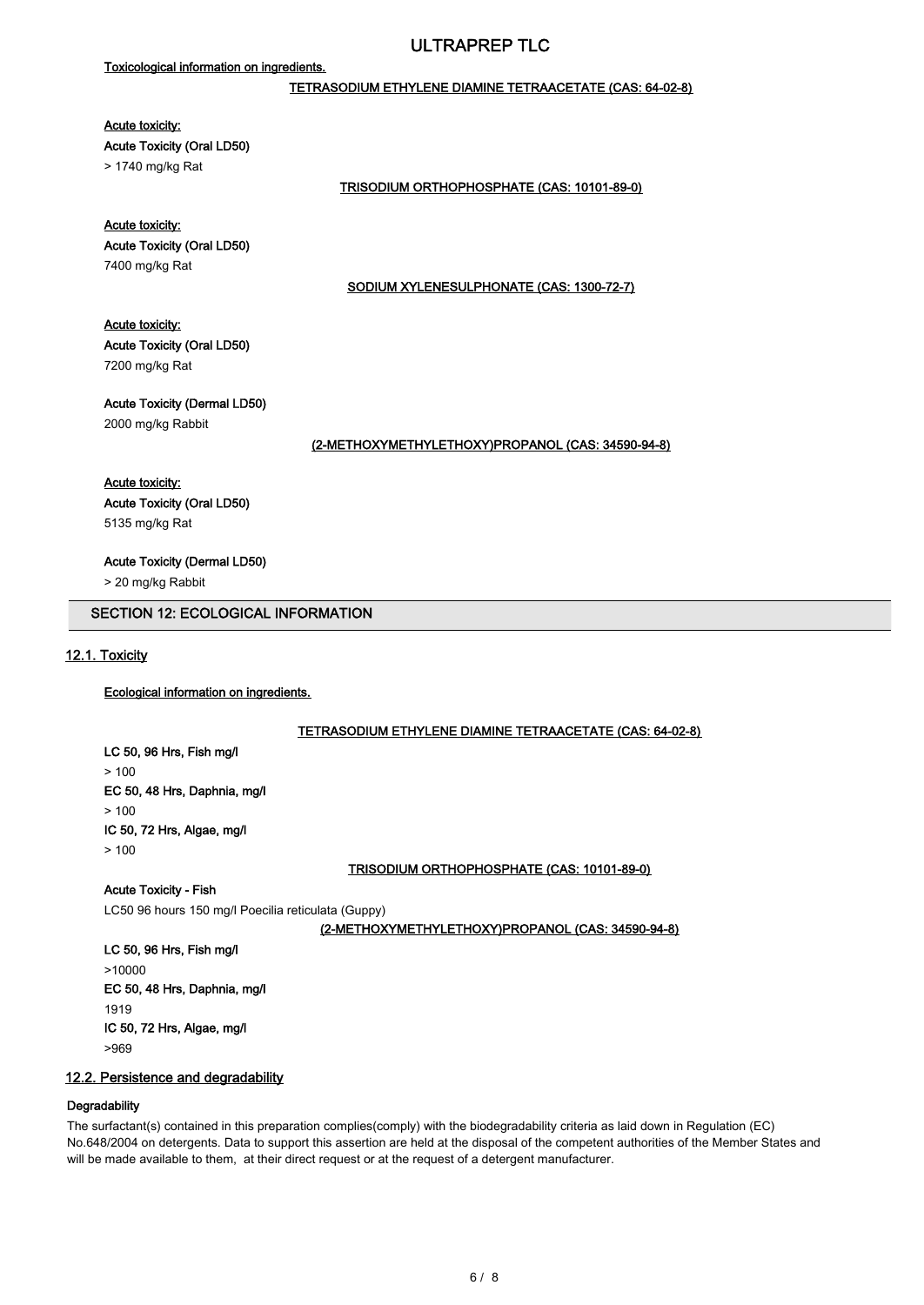# Ecological information on ingredients.

# (2-METHOXYMETHYLETHOXY)PROPANOL (CAS: 34590-94-8)

Chemical Oxygen Demand 2.02

# 12.3. Bioaccumulative potential

#### Bioaccumulative potential

Not known.

Partition coefficient

Not determined.

# Ecological information on ingredients.

# (2-METHOXYMETHYLETHOXY)PROPANOL (CAS: 34590-94-8)

Partition coefficient

-0.35

# 12.4. Mobility in soil

# Mobility:

The product is soluble in water.

# 12.5. Results of PBT and vPvB assessment

This product does not contain any PBT or vPvB substances.

# 12.6. Other adverse effects

None known.

# SECTION 13: DISPOSAL CONSIDERATIONS

# 13.1. Waste treatment methods

Dispose of waste and residues in accordance with local authority requirements. Empty containers should be rinsed with water then crushed and disposed of at legal waste disposal site.

# SECTION 14: TRANSPORT INFORMATION

# 14.1. UN number

Not classified for transportation.

# 14.2. UN proper shipping name

None.

14.3. Transport hazard class(es)

None.

ADR/RID/ADN Class

**IMDG Class** 

# 14.4. Packing group

None.

# 14.5. Environmental hazards

Environmentally Hazardous Substance/Marine Pollutant No.

# 14.6. Special precautions for user

None.